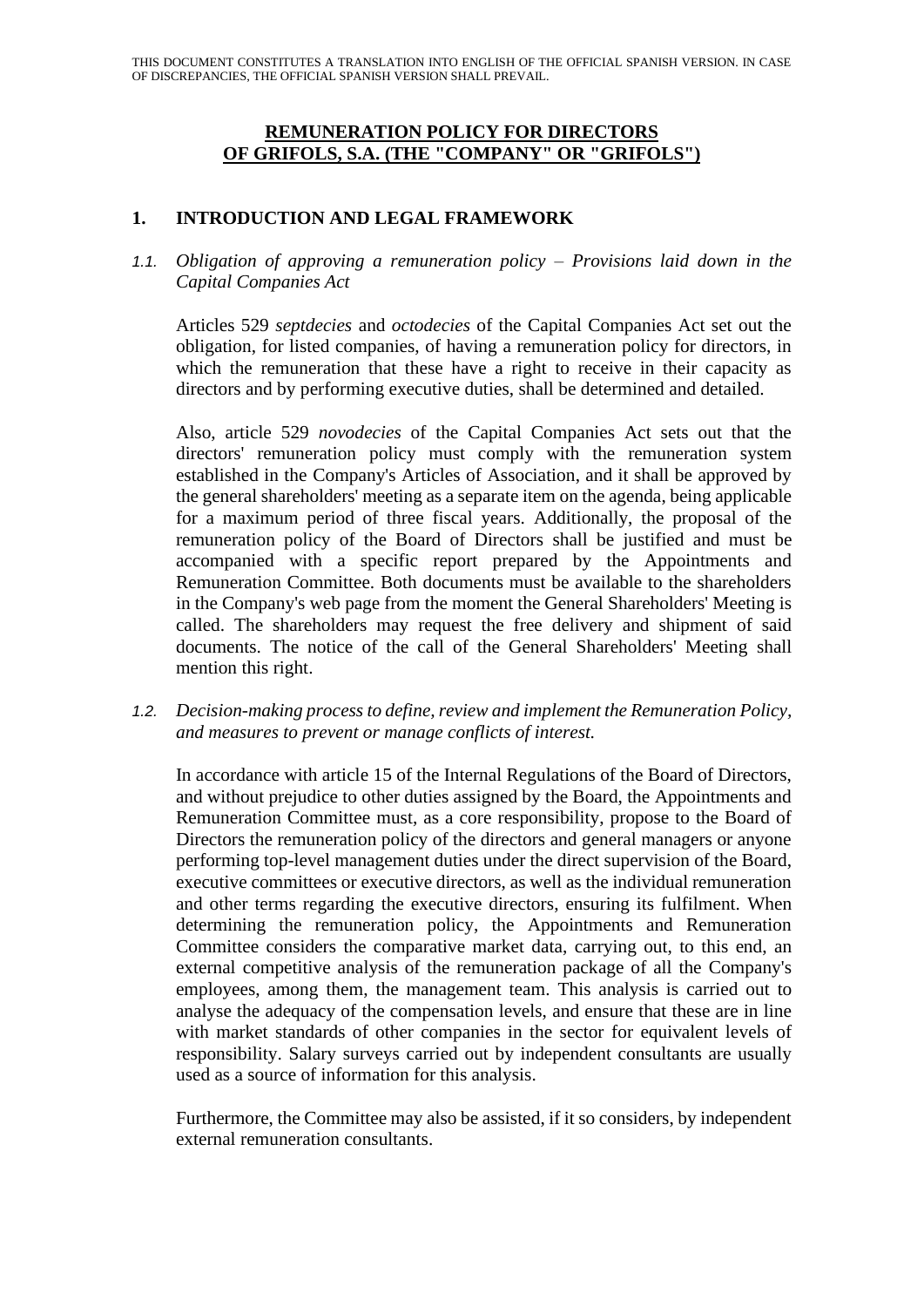In addition, article 5.4 of the Regulations of the Board of Directors sets out, regarding the duties assigned to the Board of Directors, that:

"*As the core of its duties, the Board shall approve the strategy of the Company and the necessary organization for its implementation, as well as supervise and control that the Management meets objectives and respects the corporate purpose and interest of the Company. For this purpose, the Board in full shall reserve the capacity to approve:*

*(a) the general policies and strategies of the Company, and in particular: (…) (vi) top management remuneration and performance evaluation; (…)*

*(b) the following decisions: (…) (ii) a contract entered into between the member of the Board of Directors appointed Chief Executive Officer, or who has been given executive duties, and the Company, detailing all the concepts for which said member can receive remuneration for performing executive duties;(iii) The determination of the remuneration to be perceived by each director in his/her condition as such, as well as the determination of the additional remuneration of the directors for the performance of executive duties and the terms and conditions that should be observed in their contracts, in accordance with the Law and the directors' remuneration policy approved by the General Shareholders Meeting;(…)*".

The specific measures to identify and manage any potential conflict of interest in relation to the directors are set out generally in the Internal Regulations of the Board of Directors.

*1.3. Approval of the policy for a maximum period of three fiscal years*

As proposed by the Appointments and Remuneration Committee, Grifols' Board of Directors agreed on 28 April 2022 to submit this remuneration policy to the General Shareholders' Meeting for its approval (the "**Remuneration Policy**").

It is noted that if the General Shareholders' Meeting of the Company approves this policy, it shall be valid for fiscal years 2022, 2023 and 2024.

# **2. PRINCIPLES AND RULES OF THE REMUNERATION POLICY**

### *2.1. Guiding principles and rules*

The principles and rules on which the Company's remuneration policy is based are essentially the following:

- **The remuneration policy contributes to the Company's long-term corporate** strategy, interests and sustainability. Therefore, there is alignment between the remuneration systems and the Company's strategic plan, shareholders' interests and long-term sustainability.
- The directors' remuneration policy aims to remunerate directors appropriately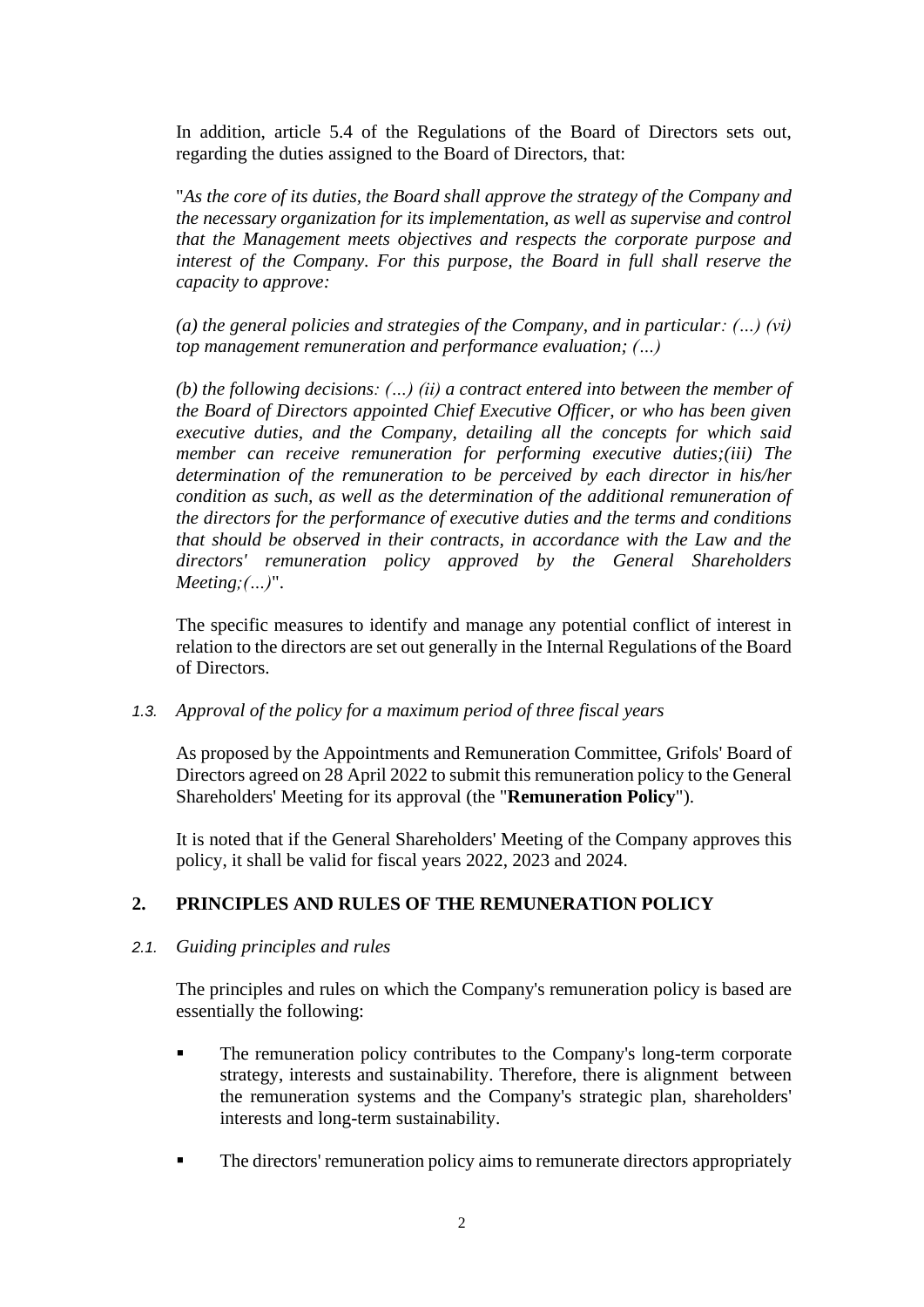based on their commitment, qualifications and actual responsibility, ensuring it does not become an obstacle to their independence.

- The directors' remuneration must be subject to market requirements, and it should be reasonable and, to the extent possible, in line with the remuneration of the directors of listed companies similar to Grifols, taking into account its size, international presence, main features and business sector.
- Variable remuneration policies shall include the necessary technical precautions to ensure that such remunerations are in accordance with the professional performance of their beneficiaries, and that they do not simply derive from the general evolution of the markets or business sector of the Company or other similar circumstances. Therefore, the remuneration policy of the executive directors includes "*pay for performance*" elements.
- The remuneration of directors in their capacity as such is based on the following main principles:
	- The remuneration shall consist of an annual fixed and determined compensation.
	- The determination of the remuneration of each director shall take into account the duties and responsibilities of each director, their participation in the Board's committees and other objective circumstances that the Board of Directors considers relevant.
	- The remuneration of non-executive directors shall not be based on remuneration systems relating to the delivery of Company shares, unless the directors keep them until they cease to be directors.
	- The directors shall have the right to be reimbursed for any expenses they have incurred in as a consequence of their duties as directors.
- The remuneration of the executive directors is based on the following main principles:
	- The remuneration for performing executive duties shall be set out in the corresponding contract, taking into account objective criteria, and must be adjusted to this Remuneration Policy as well as to the Company's Articles of Association.
	- The remuneration of executive directors shall be a fixed amount and a variable amount; the latter ranges from 0% to a maximum of 65% of the fixed remuneration.
	- The annual variable remuneration of the executive directors shall be determined in relation to the achievement of two types of metrics:
		- An economic metric related to certain annual objectives linked to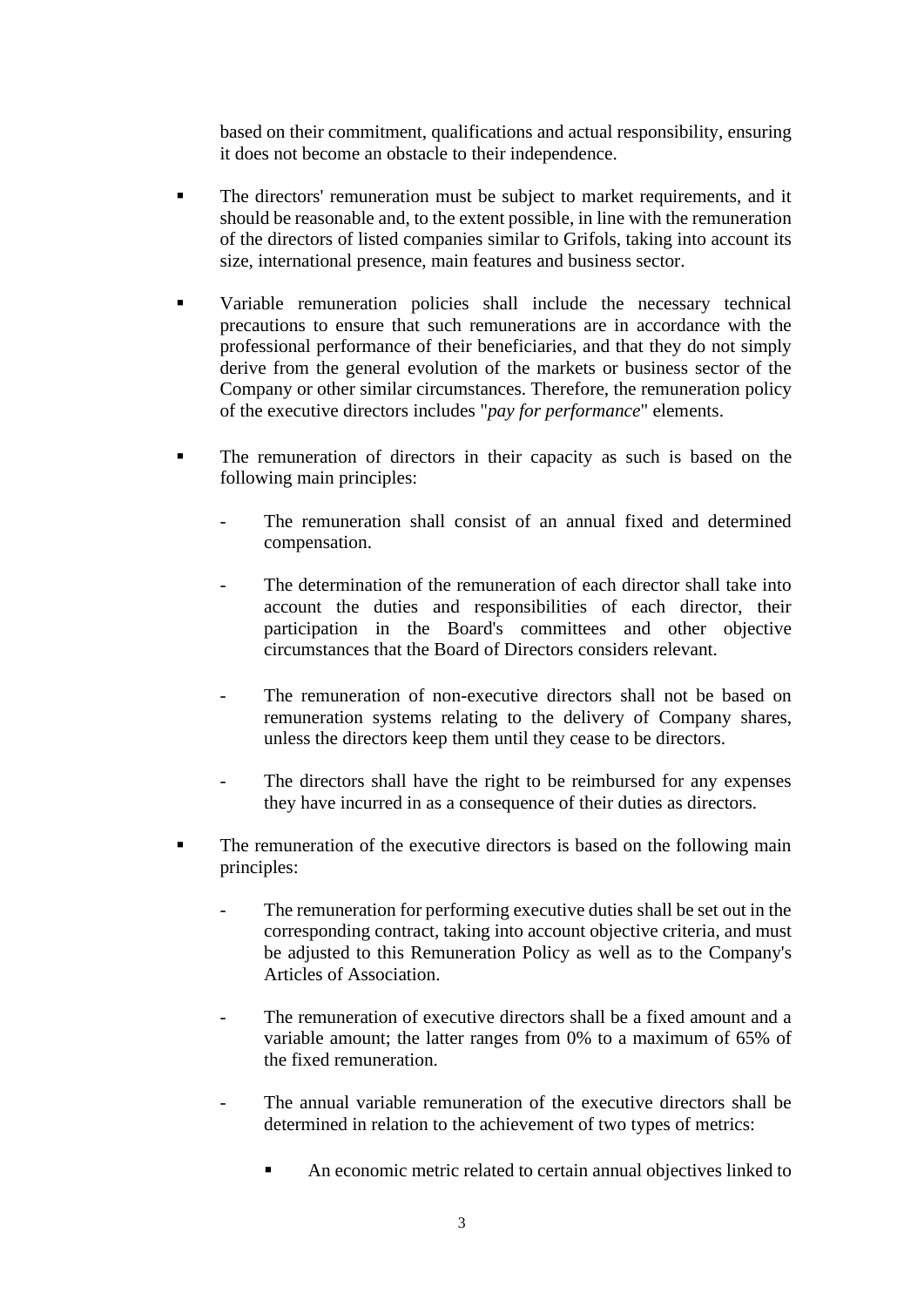the performance of the Group as a whole; and

**EXECUTE:** Another metric linked to the achievement of environmental, social and corporate governance (ESG) objectives, in accordance with the Company's sustainability strategy.

In summary, this Remuneration Policy aims to create value in Grifols, while seeking a way to manage risk in an adequate and prudent manner, to be in line with shareholders' interests, contributing to the Company's long-term strategy, interests and sustainability, all strictly complying with the applicable regulations on matters related to the remuneration of directors in listed companies from time to time.

#### *2.2. Assessment of the Group's working conditions*

When proposing this Remuneration Policy, the Appointments and Remuneration Committee has considered the remuneration scheme and policy of the Group's employees as a whole. It should be noted that the remuneration structure applicable to top managers, including the executive directors, and that of the other employees of the Group is generally aligned and in consistency. Likewise, the principles and rules applicable to the remuneration of top managers (thus, including the executive directors) and that of the other employees of the Group are shared and, in both cases, contribute to the Company's long-term corporate strategy, interests and sustainability.

### **3. REMUNERATION OF DIRECTORS IN THEIR CAPACITY AS SUCH**

### *3.1. Principles*

The remuneration of the directors in their capacity as such consists of a fixed amount.

For such purpose, the General Shareholders' Meeting approves, as a separate item of the agenda, for its application during a maximum period of three fiscal years, the directors' remuneration policy, which shall necessarily determine the maximum amount of the annual remuneration to be paid to all the directors in their capacity as such. In addition, the Board of Directors shall distribute said remuneration among its members, by means of a board resolution, taking into account the duties and responsibilities of each director, the membership to board committees and other relevant objective circumstances.

Notwithstanding the foregoing, the directors have the right to be refunded on the expenses incurred upon while holding their office.

The Company will inform annually the amount paid to each director for being a member of the Company's Board of Directors and its committees in the annual report on the directors remuneration, which shall be put to a vote, on a consultative basis and as a separate item on the agenda, during the Company's General Shareholders' Meeting.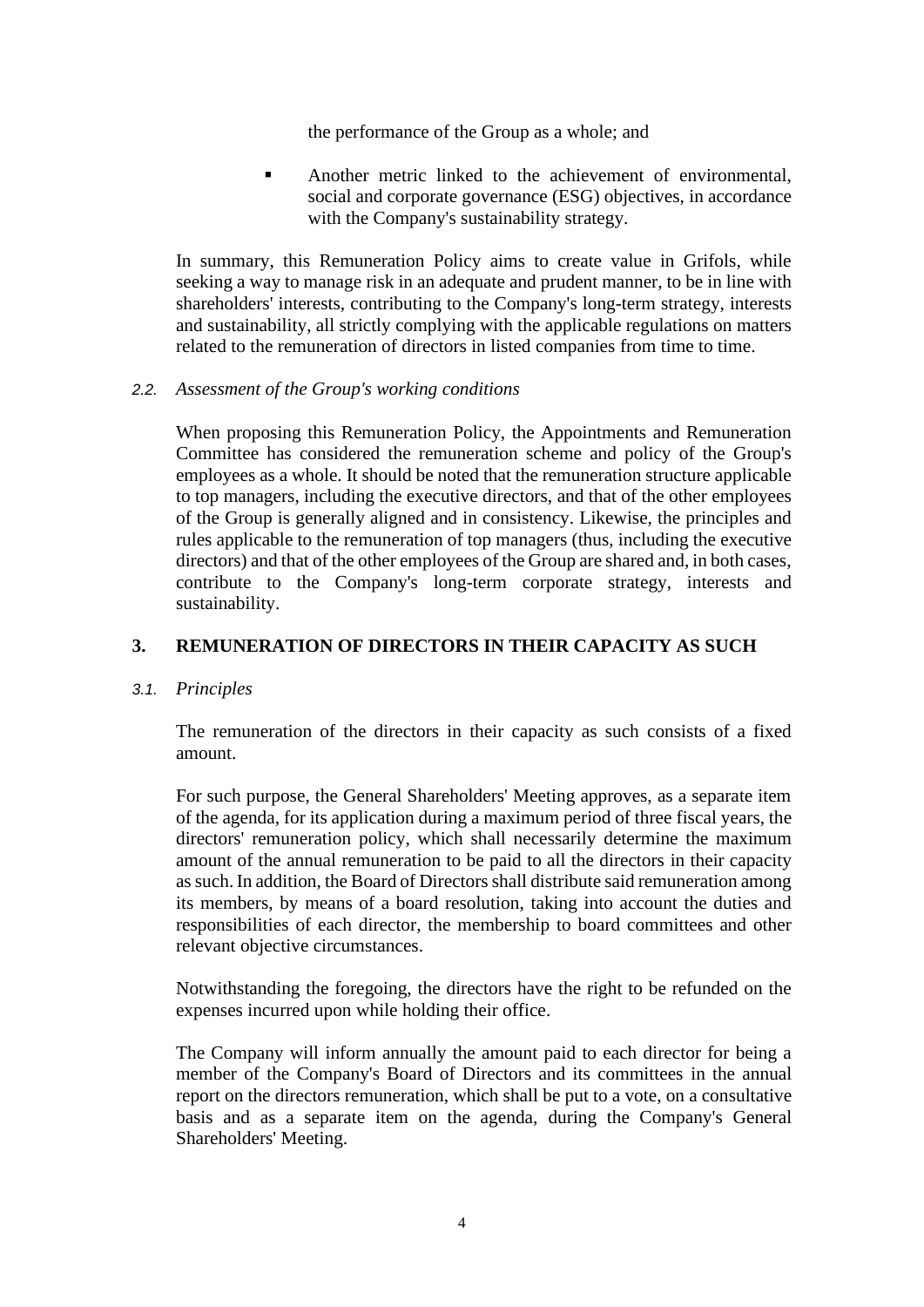Likewise, the Board of Directors, with the advice of the Appointments and Remuneration Committee, shall adopt all measures within its reach to guarantee that the remuneration of non-executive directors is in line with the following directives:

- (a) the non-executive director should be remunerated in relation to his/her actual dedication, qualification and actual responsibility;
- (b) the non-executive director should be excluded from remuneration systems relating to the delivery of Company or Group's company shares, stock options or financial instruments related to the value of the share, in variable remunerations linked to the Company's profits or welfare systems;

This directive, however, shall not affect the delivery of Company shares, on condition that the directors keep them until they cease to be a director;

(c) The amount of the non-executive director remuneration should be calculated in order to incentivise dedication, but not becoming an obstacle to their independence.

#### *3.2. Amount*

As indicated above, the directors' remuneration in their capacity as such consists of a fixed remuneration in cash, subject to their role and duties, which amounts to one hundred thousand euros ( $E100,000$ ) for each member of the Board of Directors, with the exceptions that are further described in this section.

Additionally, the directors that are members of any of the Board of Directors' committees, that is, the Audit Committee, the Appointments and Remuneration Committee or the Sustainability Committee, shall each receive an additional gross payment of twenty-five thousand euros ( $\epsilon$ 25,000) per year as a result of having a heavier workload. Therefore, those directors who are also members of a committee shall receive an annual fix remuneration of one hundred twenty-five thousand euros  $(E125,000)$ .

Also, the directors that chair the Board of Directors' committees shall receive an additional twenty-five thousand euros ( $\epsilon$ 25,000) per year, again as a result of having a heavier workload than the other directors, thus they shall receive an annual fixed remuneration of one hundred fifty-thousand euros ( $€150,000$ ).

For performing their duties, the lead independent director shall receive an additional fifty thousand euros ( $\epsilon$ 50,000), also as a result of the legal duties inherent to their role, thus they shall receive an annual fixed remuneration of one hundred fiftythousand euros ( $E150,000$ ).

Under no circumstance shall a non-executive director receive, for performing their duties, an annual remuneration of more than one hundred fifty-thousand euros  $(6150,000)$ . The directors that render professional remunerated services to the Group or to the Company shall not receive any kind of remuneration for their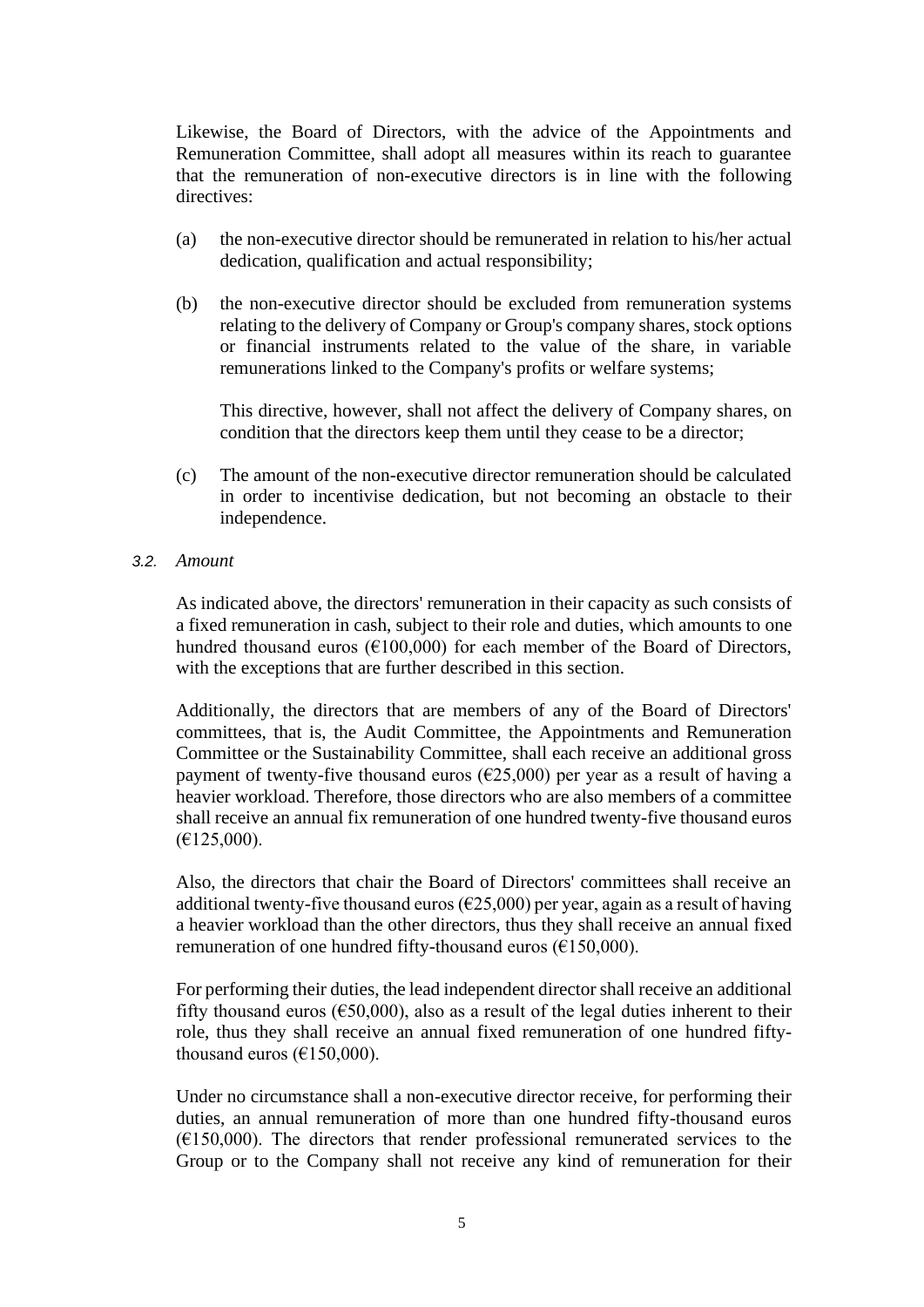condition as director, nor shall the executive directors.

Finally, and as stated above, the directors shall have the right to be reimbursed for any expenses incurred in while holding their office, as appropriate.

There are no other remuneration systems different from the ones detailed in this section which are being applied to the directors in their capacity as such.

In particular, directors in their capacity as such shall not receive variable remuneration. Also, the Company has not assumed any commitment or obligation related to pension, retirement or other similar schemes in relation to the directors in their capacity as such.

The maximum amount of the annual remuneration for all the directors for their membership in the Board of Directors of the Company and, if applicable, its committees, is set at  $\epsilon$ 2,815,000. It should be noted that the aforementioned amount:

- has been established to provide some flexibility and to allow for possible changes that may occur during the term of this Remuneration Policy regarding the number of members comprising the Board of Directors (i.e., the number of directors could be increased to the maximum of 15 members set by the Company's Articles of Association), considering also that the maximum amount to be received by the Chairmen of the various committees and by the lead independent director is  $\epsilon$ 150,000 and  $\epsilon$ 125,000 by the directors in the event that all of them are members of a committee; and
- includes the remuneration to be received by the non-executive Chairman for the performance of his duties, all in accordance with paragraph 5 of this Remuneration Policy.

Notwithstanding the foregoing, it should be noted that, as of the date of this Remuneration Policy and taking into account the current composition of the Board of Directors and its various committees, the total remuneration to be received by all the directors for their membership of the Board of Directors of the Company and, if applicable, its committees and including the remuneration of the non-executive Chairman is less than the aforementioned maximum figure.

### **4. EXECUTIVE DIRECTORS' REMUNERATION**

### *4.1. Principles*

The directors shall have the right to receive remuneration for performing their executive duties specified in the contracts approved in accordance with the Capital Companies Act, as long as it adjusts to the directors' remuneration policy approved by the General Shareholders' Meeting pursuant to the Company's Corporate Governance system and any applicable legal provision.

Additionally, article 26 of the Internal Regulations of the Board of Directors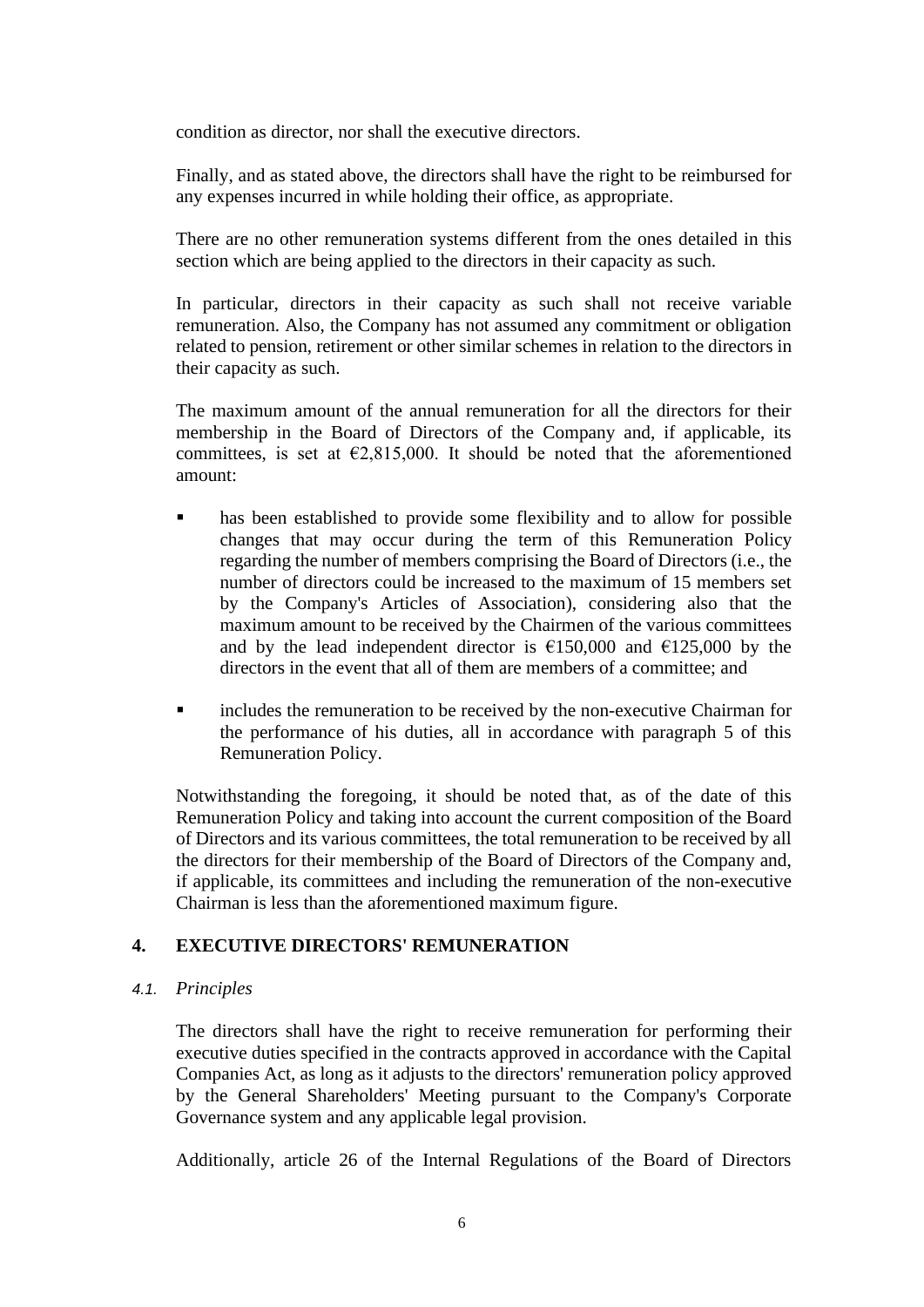establishes that the remuneration policy of the Company shall establish at least the amount of the fixed annual remuneration corresponding to the directors for the performance of their executive duties and other provisions referred to in the applicable regulations. Likewise, said article establishes that the Board of Directors shall determine the individual remuneration of each director for the performance of the executive duties attributed to him/her within the framework of the remuneration policy, in accordance with the Company's Articles of Association and the provisions of his/her contract, subject to prior report from the Appointments and Remuneration Committee.

#### *4.2. Remuneration system*

The executive directors' remuneration system consists of a fixed remuneration, rewarding the performance of executive duties, and a variable remuneration, as a reward for achieving the Company's objectives (financial and non-financial) that are aligned with the Company's long-term strategy and interests.

#### (a) *Fixed remuneration*

On the date of approval of this Remuneration Policy, there are two (2) executive directors who receive an annual fixed remuneration in cash as a result of their employment or, where appropriate, commercial relationship with the Company: the two chief executive officers.

#### Amount: €895,000

The remuneration of the executive directors is determined taking into account the remuneration paid to analogous roles in similar companies, based on a comparative analysis carried out by Grifols' Human Resources Department, as proposed by the Appointments and Remuneration Committee.

The abovementioned fixed remuneration in cash may be annually reviewed based on the criteria approved from time to time by the Appointments and Remuneration Committee and the circumstances applicable at any given time, such as (but not limited to): substantial changes in the business, evolution of the Company's results or market comparable standards. When the circumstance so require, the Board, at the proposal of the Appointments and Remuneration Committee, may decide to apply an increase, which would be detailed and explained in the Company's Annual Remuneration Report.

### (b) *Variable remuneration*

The Company's remuneration policy takes into account the long-term financial objectives and management of the Company, among other things, with the purpose of reducing its exposure to any excessive rights, giving its top-level executives and its executive directors the possibility of obtaining variable remuneration. In addition, it contributes to the Company's long-term corporate strategy, interests and sustainability.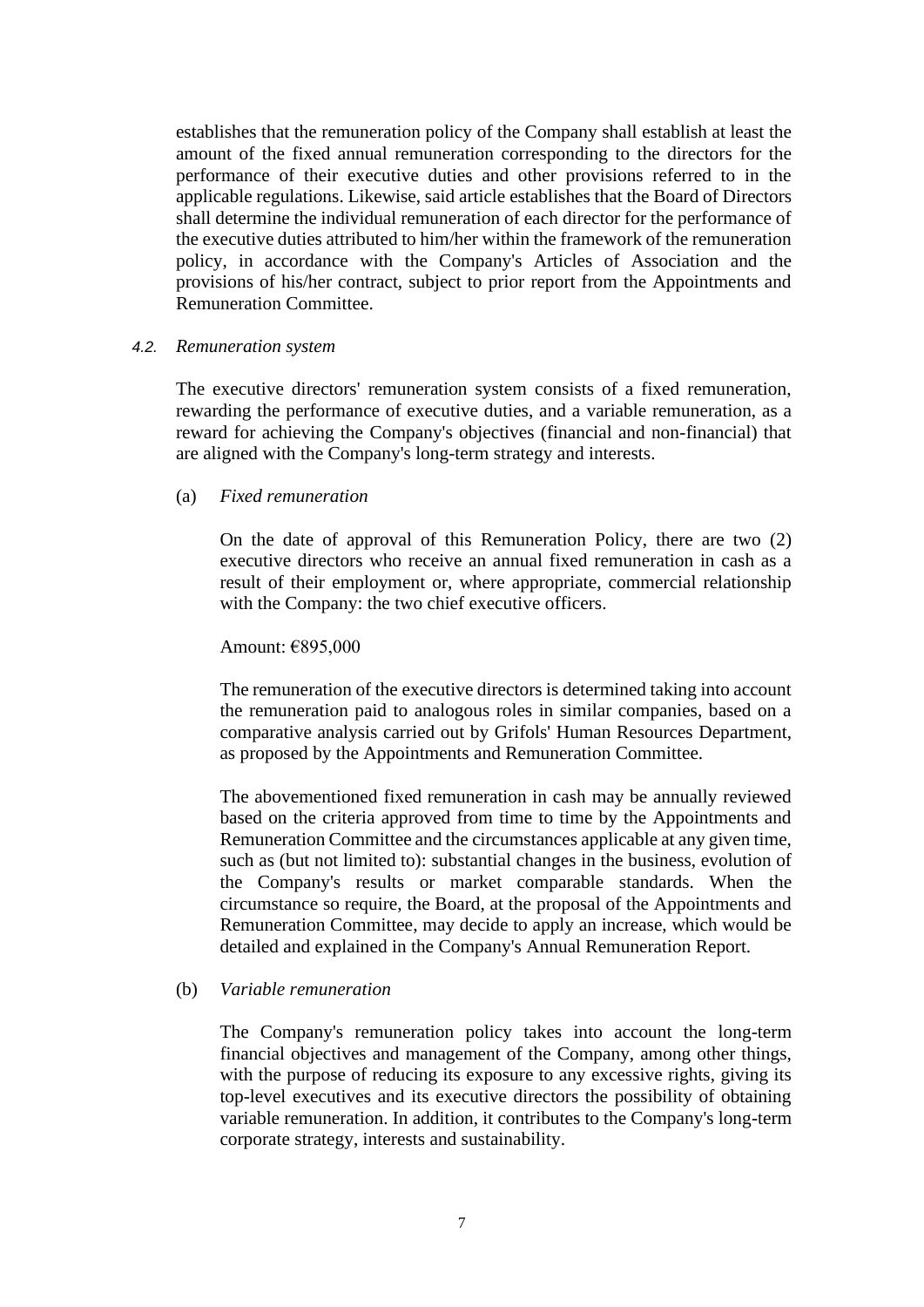Therefore, their remuneration consists of a fixed amount and a variable amount. The maximum variable amount ranges from 0% to a maximum of 65% of the annual fixed remuneration.

On the approval date of this Remuneration Policy, there are two (2) executive directors who receive a variable remuneration as a result of their employment or, where appropriate, commercial relationship with the Company: the two chief executive directors.

The percentage of the variable remuneration is subject to achieving the Company's annual objectives, following common practices in similar companies, and which are related to two types of metrics:

o **Economic metric** related to certain annual targets linked to the Company's Group performance as a whole.

Said objectives are established annually and are approved by the Appointments and Remuneration Committee, being linked to the performance of the Company's Group as a whole, as follows: (i) 70% to the consolidated adjusted amount of the group's net earnings (adjusted EBIT Holding) and (ii) 30% to the adjusted EBIT of the four divisions (Bioscience, Diagnostic, Hospital and Bio Supplies).

The right to receive the variable amount is subject to achieving, at least, 90% of these objectives.

o **Metric related to the achievement of environmental, social and corporate governance (ESG) targets,** in accordance with the Company's sustainability strategy.

25% of the variable remuneration that the Company's executive directors have a right to receive is linked to environmental, social and corporate governance (ESG) objectives. In particular, the weight of the metrics related to environment is 25%, that related to social is 40% and to governance is 35%. The Board of Directors is authorized, upon the proposal of the Appointments and Remuneration Committee, to increase the weight of the metric linked to environmental, social and corporate governance objectives to a maximum of 35%. In this case, the decision adopted by the Board of Directors shall be detailed in the Annual Remuneration Report.

In this regard, the Sustainability Committee and the Appointments and Remuneration Committee shall propose to the Board, for its approval, and based on the metrics used by an independent third party, in this case, the Dow Jones Sustainability Index, the objectives to be achieved during each fiscal year prior to their implementation. To this end, the election and evaluation of each of the objectives shall be made based on Grifols' progress with respect to the different metrics that the Dow Jones Sustainability Index analyses, which is published annually.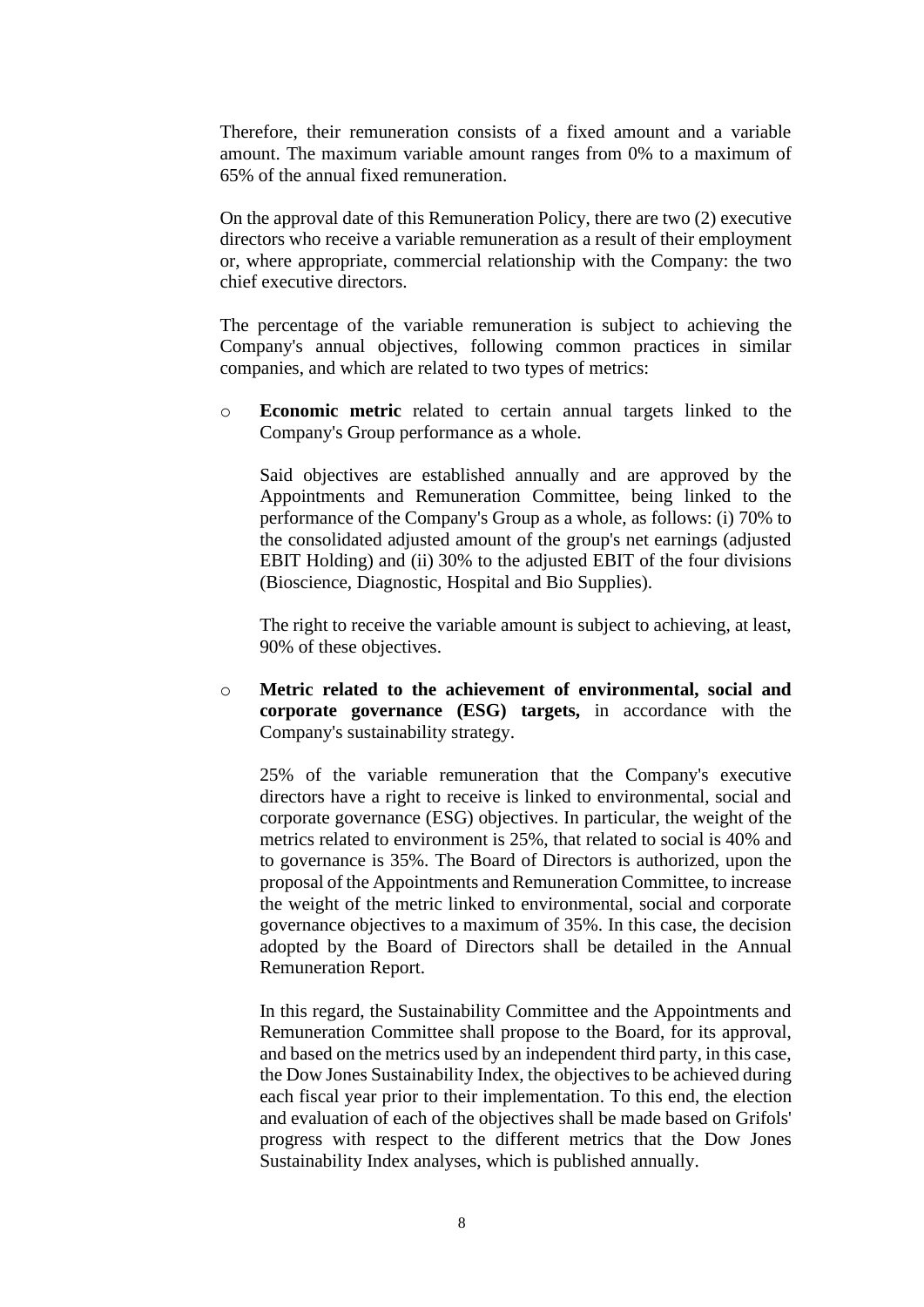Based on the level of fulfilment of these targets, the right to be paid this variable item shall be accrued or not. If the fulfilment is between 90% and 100%, the payment shall be between 33.33% and 100% of the variable, on a linear basis. If the fulfilment of these objectives is less than 90%, the executive directors would lose the right to be paid this variable component.

With the aim of evidencing the alignment of interests of the executive directors and the shareholders, and to link their remuneration with the longterm objectives of the Company, the executive directors may receive 50% of the amount of their variable remuneration in Class B shares. These shares have a vesting period of two (2) years and one (1) day. If they choose this option, the Group shall make an additional 50% contribution of the amount exercised by the director, provided, in any event, that the annual objectives set are met.

Grifols' variable remuneration scheme calendar is as follows:

- At the end of February each year, the Board of Directors prepares the annual accounts corresponding to the previous fiscal year and identifies the percentage of financial objectives reached that are related to the payment of the variable remuneration (bonus). At the same time the level of fulfilment of the environmental, social and corporate governance (ESG) objectives shall also be measured.
- **IF** In March each year, the executive directors decide which percentage of their variable remuneration (bonus) they want to receive in cash, and which percentage in Company Class B shares. Executive directors may receive up to 50% of their variable remuneration in rights over Company B shares. The percentage of the variable remuneration (bonus) in cash shall be paid in March each year.
- Rights corresponding to Class B shares received as variable remuneration shall have a vesting period of two (2) years and one (1) day, at which time the Class B shares shall be delivered to the relevant executive directors.

# (c) *Main features of the agreements of the executive directors*

The agreements of the executive directors are standard indefinite term contracts. These contracts specify the services that the executive directors, as such, shall be rendering to the Company, in accordance with the Capital Companies Act and Grifols internal regulations.

Without prejudice to these being standard, the contracts include some specific clauses.

In particular, they include takeover clauses by virtue of which, in the event of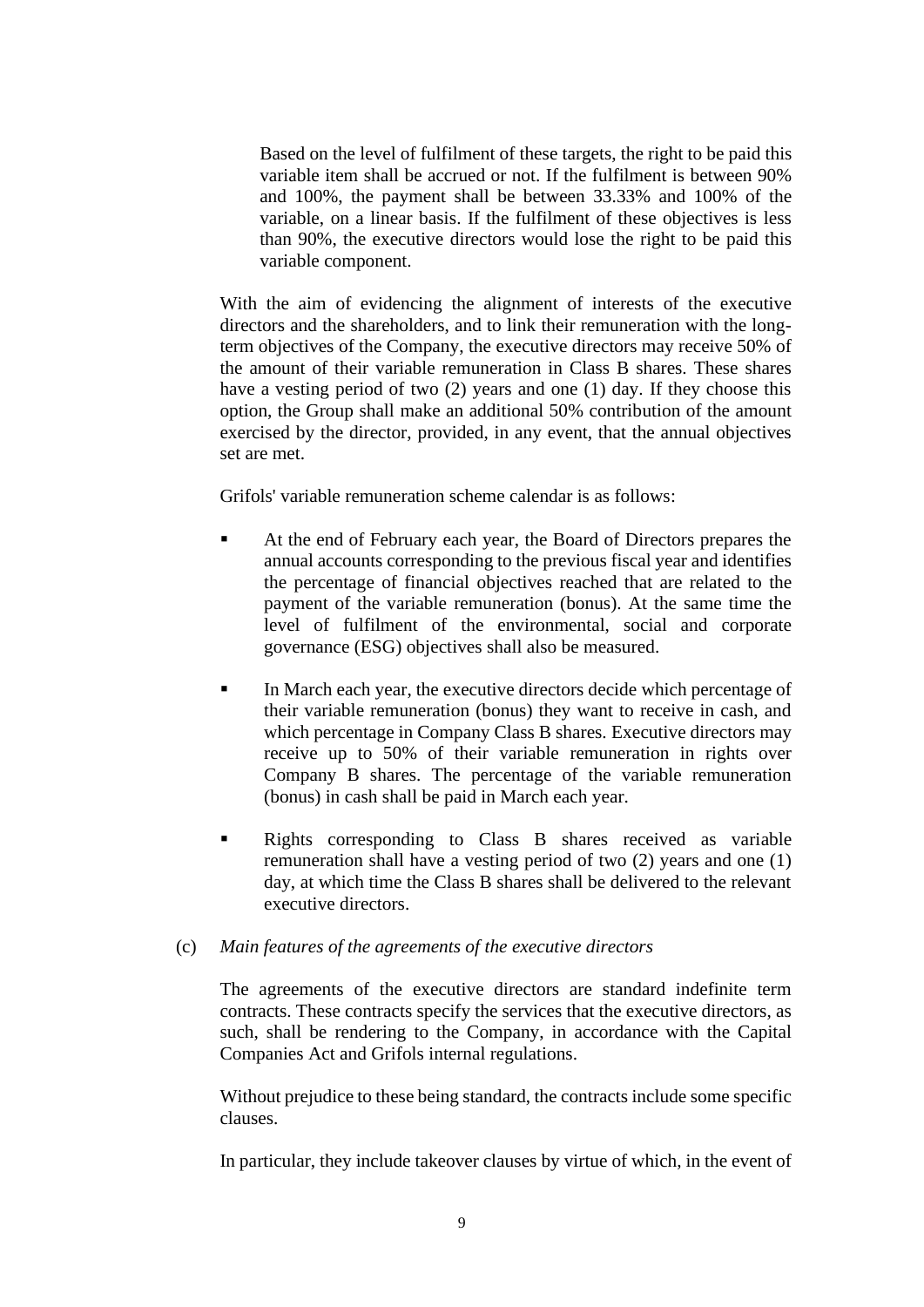a takeover of Grifols, the executive directors may opt between staying in the Company or leaving, in which case they would have the right to receive a compensation equivalent to five (5) years of salary (calculated over the total average salary received in the last three (3) fiscal years). In the event of resigning, the executive directors must notify it during the six (6) months following the takeover.

Grifols has decided to establish a compensation equivalent to five (5) years of salary considering that the remuneration of Grifols' managers is moderate.

On the other hand, the executive directors are entitled to receiving a compensation equivalent to two (2) years of salary (calculated over the total average salary received during the last two (2) fiscal years), in the event the contract is terminated due to the Company's will, a change in the general management of the Company, or an unfair, or null and void dismissal by final sentence.

If the contract is terminated by the Company, the applicable prior notification period is of three (3) months or, in lieu of said prior notification, the Company may pay the equivalent to 3 months' salary. Likewise, if there is a change in the Company's general management, the executive directors must exercise their right within the three (3) prior to such a change.

In addition, the executive directors have the right to resign from their position at the Company, in which case the notification period shall be of six (6) months.

The contracts also include post-contractual non-compete clauses for a one (1) year period, during which the executive directors, once their contracts are terminated, shall not be able to render services in companies of a similar nature to the Company.

Also, the executive directors' contracts, set out that the Company shall have the right to claim the reimbursement of the variable remunerations previously satisfied, in the event that its payment (i) had not adjusted to the performance terms or required results for its payment, or (ii) had been paid based on data whose inaccuracy is verified at a later time.

Grifols' analysis was based on the selection of a number of comparable companies listed in the main index of the Spanish Stock Exchange, IBEX-35, and hence incorporates the principal Spanish companies taking into consideration their size, international presence and main characteristics, as well as the companies related to the plasma industry. On the basis of this analysis, the remuneration of Grifols is considered moderate, especially when compared in terms of stock exchange capitalisation.

Additionally, the characteristics of the hemoderivatives industry, with few main actors, have resulted in Grifols adopting a specific compensation policy.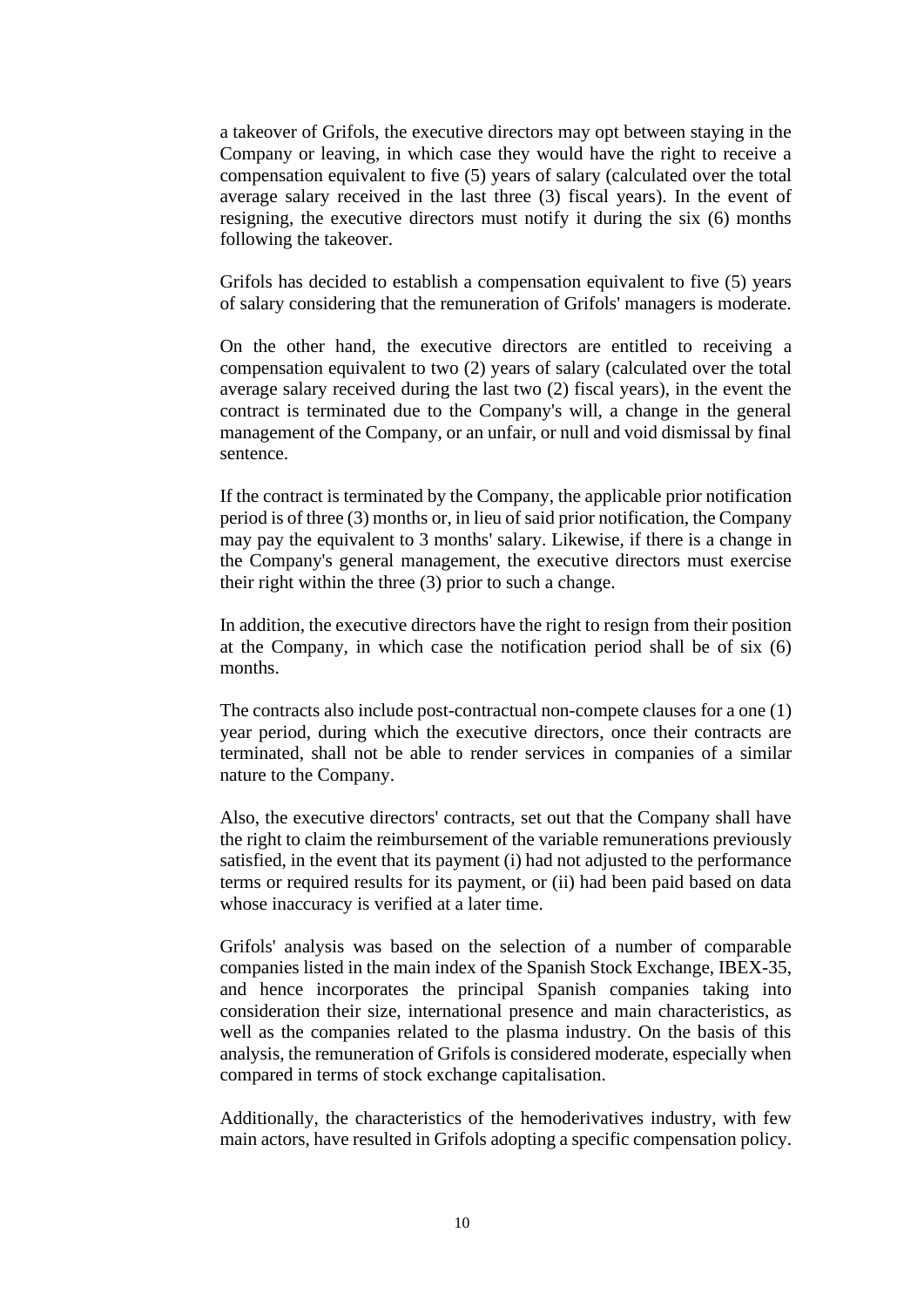### **5. REMUNERATION OF THE NON-EXECUTIVE CHAIRMAN**

The remuneration of the chairman of the Board of Director, taking into account his involvement and proven experience as director and chairman of the Company; in addition to his valuable knowledge of the Company and the sector in which the Company operates, as well as to the specific duties he carries out as non-executive chairman, is different to the remuneration of the other directors.

The remuneration of the non-executive chairman of the Board of Directors exclusively consists of a fixed annual amount of  $\epsilon$ 965,000. The non-executive chairman shall not receive a variable remuneration.

When deciding the remuneration of the non-executive chairman, the additional duties that he shall perform, as well as those set out in the Capital Companies Act for the position of Chairman of the Board of Directors, were taken into account.

In particular, but not limited to, these duties are related to the following:

- **Duties inherent to the running of the Board of Directors and to the position of** chairman to the Board of Directors, in accordance with the Capital Companies Act and Grifols' internal regulations.
- **•** Duties related to giving advice and offering assistance to the executive directors<sup>.</sup>
	- give the chief executive officers constructive criticism, advice and assistance, exercising his good judgement and providing the experience to solve any issues related to the Company's strategy, performance and management;
	- give solid and constructive criticism in order to reach a high-quality professional debate and to guarantee that the chief executive officers and the Board are accountable for matters related to the approval and application of agreed policies and strategies; and
	- take on the role of advisor and mentor to the chief executive officers. and apply an open-door policy so that they can ask him for advice when needed. Therefore, the non-executive Chairman shall share the advice he considers necessary so that the executive directors may apply a strategy. However, the non-executive Chairman, although he has a decisive role in the discussions to approve a strategy, shall not take away from the chief executive officers the responsibility for developing the Company's strategy.
- Duties related to corporate governance:
	- guarantee that the Board of Directors meets regularly and that it gives the proper attention and devotes the necessary time to matters related to corporate governance; and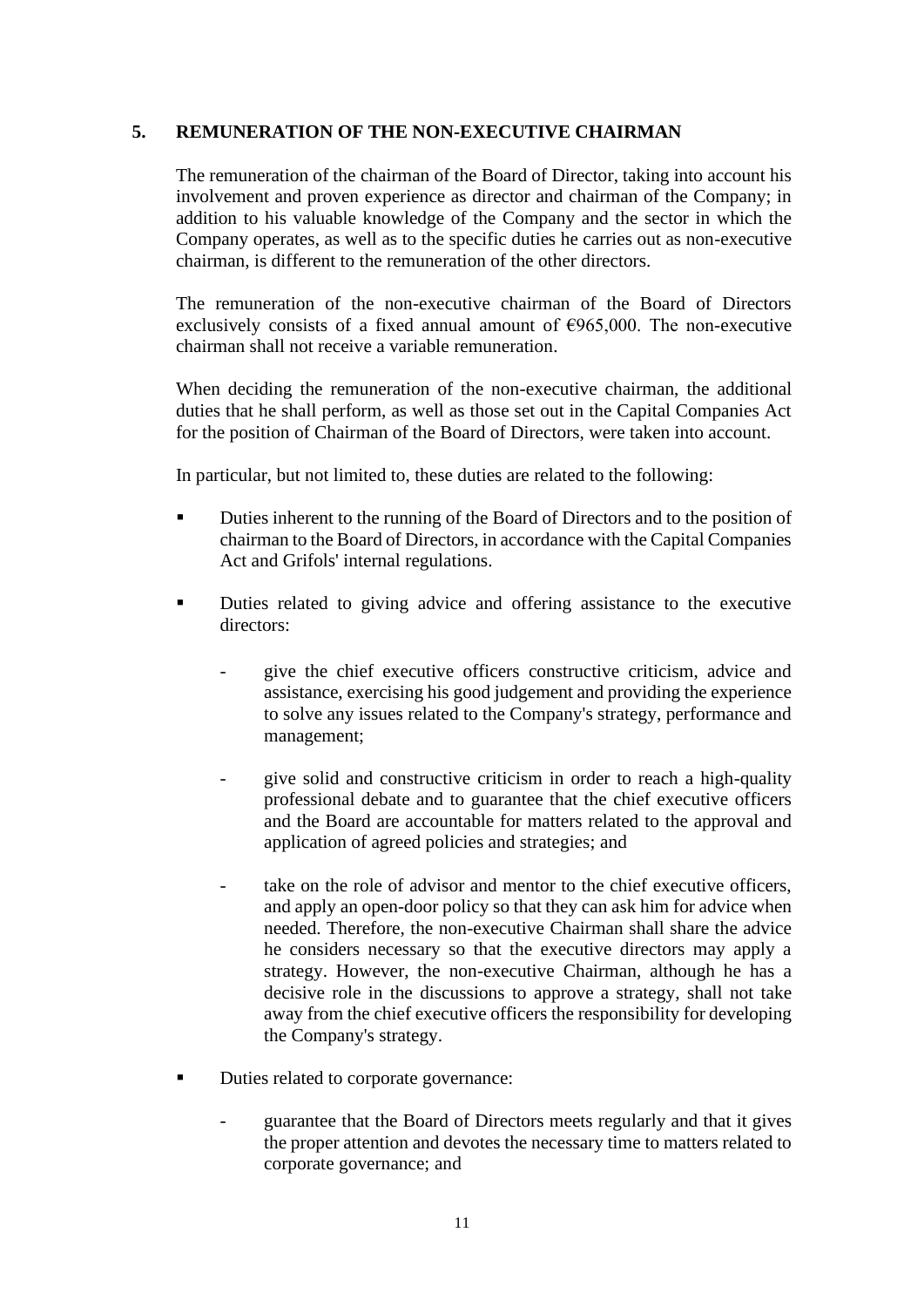- take all the necessary measures to ensure that the Company complies with the applicable legislation on Corporate matters, and to monitor the continuous application of good governance recommendations.
- Duties related to the composition and efficiency of the Board of Directors in collaboration with the role and responsibilities of the committees:
	- ensure that the Board's committees are properly structured;
	- be proactively informed on all matters related to the Board's committees by having regular conversations with the chairmen of the committees, outside the meetings of the Board; and
	- supervise the incorporation of new members of the Board and guarantee that there are always customized training programmes so that nonexecutive directors have the necessary tools to participate actively in the Board's discussions, in particular in those related to risks and strategy.
- Duties related to the Company's external representation:
	- regularly hold meetings with the main shareholders in order to build relationships and obtain information about the strategy, performance and management of the business; and
	- support the Company's commercial activities and hold meetings with groups of interest as necessary.

# **6. SUPERVISION OF THE APPLICATION OF THE REMUNERATION POLICY**

Without prejudice to the provisions of the Capital Companies Act on matters related to the remuneration policy for members of the Board of Directors of the Company, Grifols' Board of Directors, once the relevant reports by the Appointments and Remuneration Committee have been prepared, shall regularly review and approve the principles and rules of the directors' remuneration policy as well as be responsible for supervising its application.

To that end, the Company's Board of Directors shall annually review this Remuneration Policy, with the objective of introducing any modifications that are required in accordance with the current legislation and as necessary.

# **7. TEMPORARY EXCEPTIONS**

In accordance with article 529 *novodecies* of the Capital Companies Act, the Board of Directors, with the prior favourable report of the Appointments and Remuneration Committee, may apply temporary exceptions to the variable components of the executive directors remuneration when necessary to ensure the